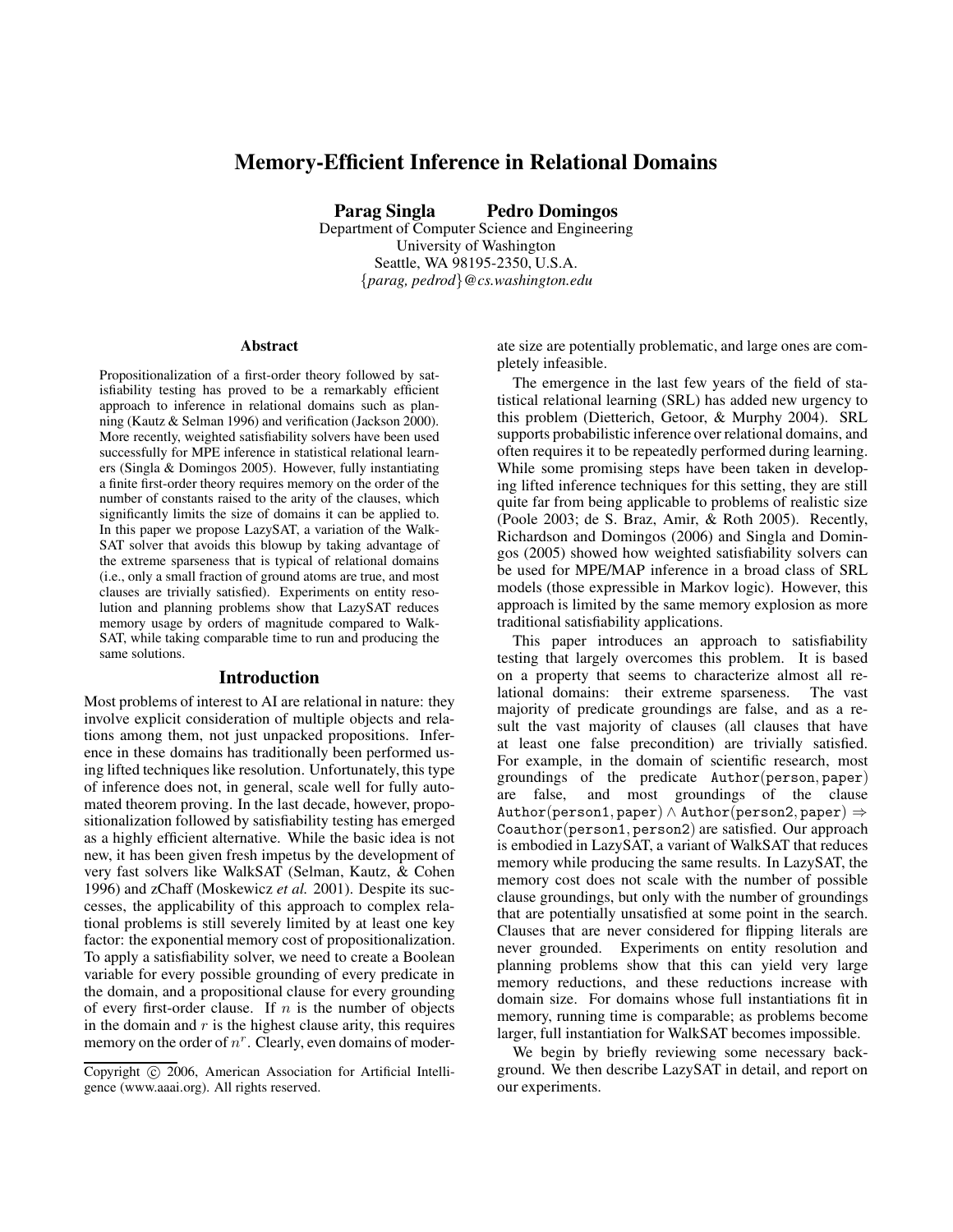# **Relational Inference Using Satisfiability**

## **Satisfiability**

A *knowledge base (KB)* in propositional logic is a set of formulas over Boolean variables. Every KB can be converted to *conjunctive normal form (CNF)*: a conjunction of clauses, each clause being a disjunction of literals, each literal being a variable or its negation. *Satisfiability* is the problem of finding an assignment of truth values to the variables that satisfies all the clauses (i.e., makes them true) or determining that none exists. It is the prototypical NP-complete problem. The last decade and a half has seen tremendous progress in the development of highly efficient satisfiability solvers. One of the most efficient approaches is stochastic local search, exemplified by the WalkSAT solver (Selman, Kautz, & Cohen 1996). Starting from a random initial state, WalkSAT repeatedly flips (changes the truth value of) a variable in a random unsatisfied clause. With probability p, WalkSAT chooses the variable that minimizes a cost function (such as the number of currently satisfied clauses that become unsatisfied, or the total number of unsatisfied clauses; see Gent & Walsh (1993) for discussion), and with probability  $1 - p$  it chooses a random variable. WalkSAT keeps going even if it finds a local maximum, and after  $n$ flips restarts from a new random state. The whole procedure is repeated  $m$  times. WalkSAT can solve random problems with hundreds of thousands of variables in a fraction of a second, and hard ones in minutes. However, it cannot distinguish between an unsatisfiable CNF and one that takes too long to solve.

The MaxWalkSAT (Kautz, Selman, & Jiang 1997) algorithm extends WalkSAT to the weighted satisfiability problem, where each clause has a weight and the goal is to maximize the sum of the weights of satisfied clauses. (Systematic solvers have also been extended to weighted satisfiability, but tend to work poorly.) Park (2005) showed how the problem of finding the most likely state of a Bayesian network given some evidence can be efficiently solved by reduction to weighted satisfiability. WalkSAT is essentially the special case of MaxWalkSAT obtained by giving all clauses the same weight. For simplicity, in this paper we will just treat them as one algorithm, called WalkSAT, with the sum of the weights of *unsatisfied* clauses as the cost function that we seek to minimize. Algorithm 1 gives pseudo-code for WalkSAT. DeltaCost $(v)$  computes the change in the sum of weights of unsatisfied clauses that results from flipping variable  $\nu$  in the current solution. Uniform $(0,1)$  returns a uniform deviate from the interval  $[0, 1]$ .

### **Relational Domains and Propositionalization**

First-order logic (FOL) allows us to explicity represent a domain's relational structure (Genesereth & Nilsson 1987). Objects are represented by constants, and the relations among them by predicates. This paper focuses on functionfree FOL with the domain closure assumption (i.e., the only objects in the domain are those represented by the constants). A predicate or formula is *grounded* by replacing all its variables by constants. *Propositionalization* is the process of replacing a first-order KB by an equivalent propo-

| Algorithm 1 WalkSAT (weighted clauses, max flips, max- |  |
|--------------------------------------------------------|--|
| tries, target, $p$ )                                   |  |

```
vars ← variables in weighted clauses
for i \leftarrow 1 to max_tries do
  \textit{soln} \leftarrow a random truth assignment to vars
  cost ← sum of weights of unsatisfied clauses in soln
  for i \leftarrow 1 to max flips do
     if cost ≤ target then
        return "Success, solution is", soln
     end if
     c \leftarrow a randomly chosen unsatisfied clause
     if Uniform(0,1) < p then
         v_f \leftarrow a randomly chosen variable from c
     else
         for each variable v in c do
           compute DeltaCost(v)
         end for
         v_f \leftarrow v with lowest DeltaCost(v)
     end if
     \mathit{soln} \leftarrow \mathit{soln} with v_f flipped
     cost \leftarrow cost + \text{DeltaCost}(v_f)end for
end for
return "Failure, best assignment is", best soln found
```
sitional one. In finite domains, this can be done by replacing each universally (existentially) quantified formula with a conjunction (disjunction) of all its groundings. A firstorder KB is satisfiable iff the equivalent propositional KB is satisfiable. Hence, inference over a first-order KB can be performed by propositionalization followed by satisfiability testing.

Learning statistical models of relational domains is currently a very active research area (Dietterich, Getoor, & Murphy 2004). One of the most powerful representations used in this area is Markov logic (Richardson & Domingos 2006). A *Markov logic network (MLN)* is a set of weighted first-order clauses. Together with a set of constants, it defines a Markov network with one node per ground predicate and one feature per ground clause. The weight of a feature is the weight of the first-order clause that originated it. The probability of a state  $x$  in such a network is given by  $P(x) = (1/Z) \exp(\sum_i w_i f_i(x))$ , where Z is a normalization constant,  $w_i$  is the weight of the *i*th clause,  $f_i = 1$  if the *i*th clause is true, and  $f_i = 0$  otherwise. Finding the most probable state of a grounded MLN given some evidence is thus an instance of weighted satisfiability, and the LazySAT algorithm we develop in this paper can be used to scale MLN inference to much larger domains than standard WalkSAT. Although we do not pursue it in this paper, the ideas in LazySAT are also directly applicable to scaling up the computation of marginal and conditional probabilities in MLNs using Markov chain Monte Carlo algorithms.

# **Memory-Efficient Inference**

The LazySAT algorithm reduces the memory required by satisfiability testing in relational domains by taking advantage of their sparseness. Because the great majority of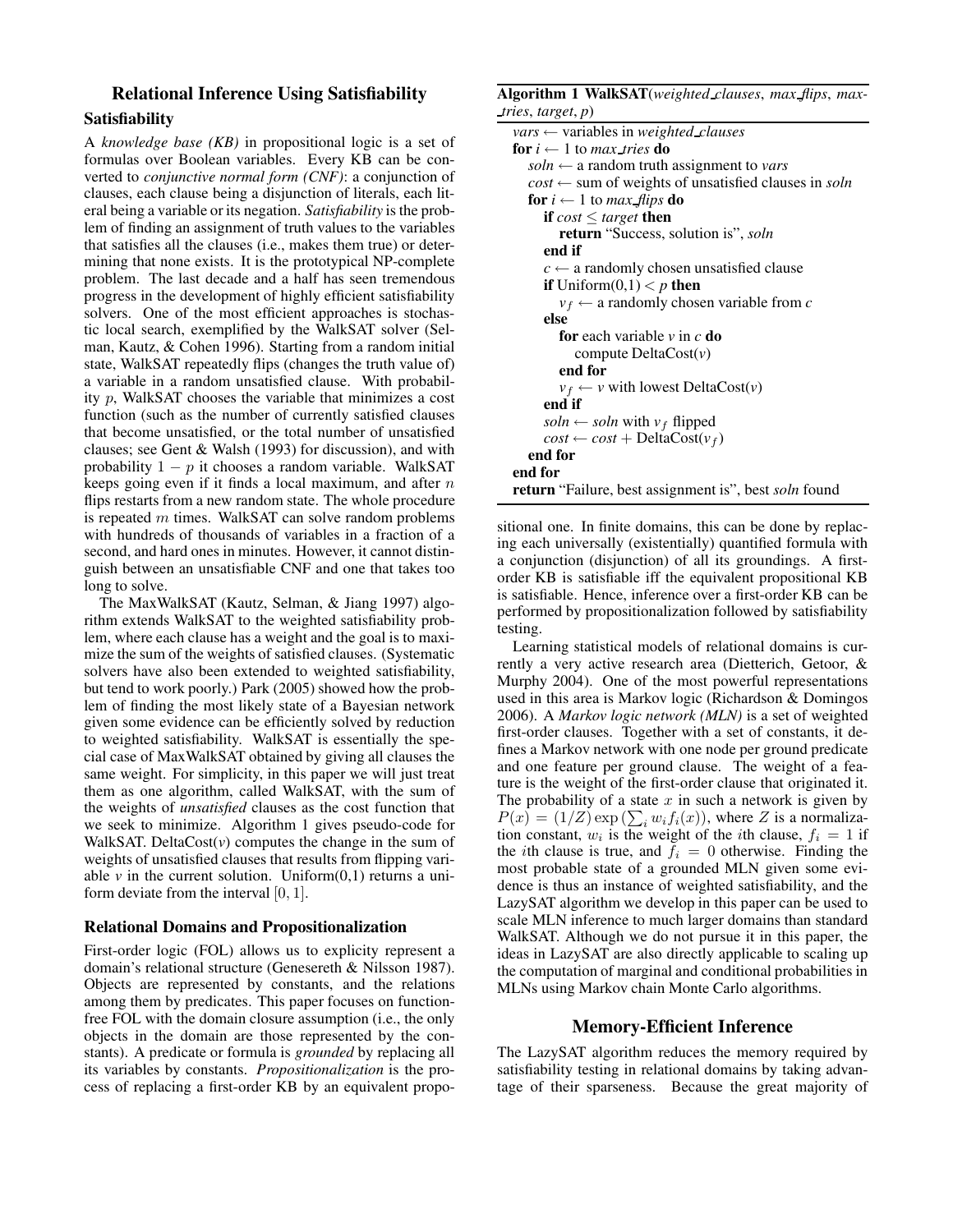ground atoms are false, most clauses are satisfied throughout the search, and never need to be considered. LazySAT grounds clauses lazily, at each step in the search adding only the clauses that could become unsatisfied. In contrast, Walk-SAT grounds all possible clauses at the outset, consuming time and memory exponential in their arity.

Algorithm 2 gives pseudo-code for LazySAT, highlighting the places where it differs from WalkSAT. LazySAT inputs an MLN (or a pure first-order KB, in which case all clauses are assigned weight 1) and a database (DB). A database is a set of ground atoms. (For example, in planning problems the database is the set of ground atoms describing the initial and goal states. In probabilistic inference, the database is the evidence we condition on.) An *evidence atom* is either a ground atom in the database, or a ground atom that is false by the closed world assumption (i.e., it is a grounding of an evidence predicate, and does not appear in the database). The truth values of evidence atoms are fixed throughout the search, and ground clauses are simplified by removing the evidence atoms. LazySAT maintains a set of *active atoms* and a set of *active clauses*. A clause is active if it can be made unsatisfied by flipping zero or more of its active atoms. (Thus, by definition, an unsatisfied clause is always active.) An atom is active if it is in the initial set of active atoms, or if it was flipped at some point in the search. The initial active atoms are all those appearing in clauses that are unsatisfied if only the atoms in the database are true, and all others are false. We use dynamic arrays to store the active clauses and the atoms in them. The unsatisfied clauses are obtained by simply going through each possible grounding of all the first-order clauses and materializing the groundings that are unsatisfied; search is pruned as soon the partial grounding of a clause is satisfied. Given the initial active atoms, the definition of active clause requires that some clauses become active, and these are found using a similar process (with the difference that, instead of checking whether a ground clause is unsatisfied, we check whether it should be active).<sup>1</sup> Each run of LazySAT is initialized by assigning random truth values to the active atoms. This differs from WalkSAT, which assigns random values to all atoms. However, the LazySAT initialization is a valid WalkSAT initialization, and we have verified experimentally that the two give very similar results. Given the same initialization, the two algorithms will produce exactly the same results.

At each step in the search, the variable that is flipped is activated, as are any clauses that by definition should become active as a result. When evaluating the effect on cost of flipping a variable  $v$ , if  $v$  is active then all of the relevant clauses are already active, and DeltaCost(*v*) can be computed as in WalkSAT. If  $v$  is inactive, DeltaCost( $v$ ) needs to be computed using the knowledge base. (In principle, repeated calculation of this kind can be avoided by activating a variable (and its clauses) when it is first encountered, but we found the time savings from this to be outweighed by the added memory cost.) This is done by retrieving from

**Algorithm 2 LazySAT**( *weighted KB*, *DB*, *max flips*, *maxtries*, *target*, *p*)

| $cos, u$ $sec, p$                                                      |
|------------------------------------------------------------------------|
| <b>for</b> $i \leftarrow 1$ to max_tries <b>do</b>                     |
| <i>active atoms</i> $\leftarrow$ atoms in clauses not satisfied by DB  |
| $active\_clauses \leftarrow clauses$ activated by <i>active_atoms</i>  |
| soln $\leftarrow$ a random truth assignment to <i>active atoms</i>     |
| $cost \leftarrow$ sum of weights of unsatisfied clauses in <i>soln</i> |
| <b>for</b> $i \leftarrow 1$ to <i>max_flips</i> <b>do</b>              |
| if cost $\leq$ target then                                             |
| return "Success, solution is", soln                                    |
| end if                                                                 |
| $c \leftarrow$ a randomly chosen unsatisfied clause                    |
| <b>if</b> Uniform $(0,1) < p$ then                                     |
| $v_f \leftarrow$ a randomly chosen variable from c                     |
| else                                                                   |
| <b>for</b> each variable $\nu$ in c <b>do</b>                          |
| compute Delta $Cost(v)$ , using weighted KB if                         |
| $v \notin active\_atoms$                                               |
|                                                                        |
| end for                                                                |
| $v_f \leftarrow v$ with lowest DeltaCost(v)                            |
| end if                                                                 |
| if $v_f \notin active\_atoms$ then                                     |
| add $v_f$ to <i>active_atoms</i>                                       |
| add clauses activated by $v_f$ to <i>active clauses</i>                |
| end if                                                                 |
| soln $\leftarrow$ soln with $v_f$ flipped                              |
| $cost \leftarrow cost + \text{DeltaCost}(v_f)$                         |
| end for                                                                |
| end for                                                                |
| return "Failure, best assignment is", best soln found                  |
|                                                                        |

the KB all first-order clauses containing the predicate that *v* is a grounding of, and grounding each such clause with the constants in  $\nu$  and all possible groundings of the remaining variables. As before, we prune search as soon as a partial grounding is satisfied, and add the appropriate multiple of the clause weight to Delta $Cost(v)$ . (A similar process is used to activate clauses.) While this process is costlier than using pre-grounded clauses, it is amortized over many tests of active variables. In typical satisfiability problems, a small core of "problem" clauses is repeatedly tested, and when this is the case LazySAT will be quite efficient.

At each step, LazySAT flips the same variable that Walk-SAT would, and hence the result of the search is the same. The memory cost of LazySAT is on the order of the maximum number of clauses active at the end of a run of flips. (The memory required to store the active atoms is dominated by the memory required to store the active clauses, since each active atom appears in at least one active clause.) In the current version of LazySAT, clauses and atoms are never deactivated, but this could easily be changed to save memory without affecting the output by periodically reinitializing the active sets (using the current truth values of all non-evidence atoms, instead of all false). In our experiments this was not necessary, but it could be quite useful in very long searches.

<sup>&</sup>lt;sup>1</sup>Although for simplicity the pseudo-code does not show this, the initial set of active clauses and active atoms can be saved and reused for each restart, saving time.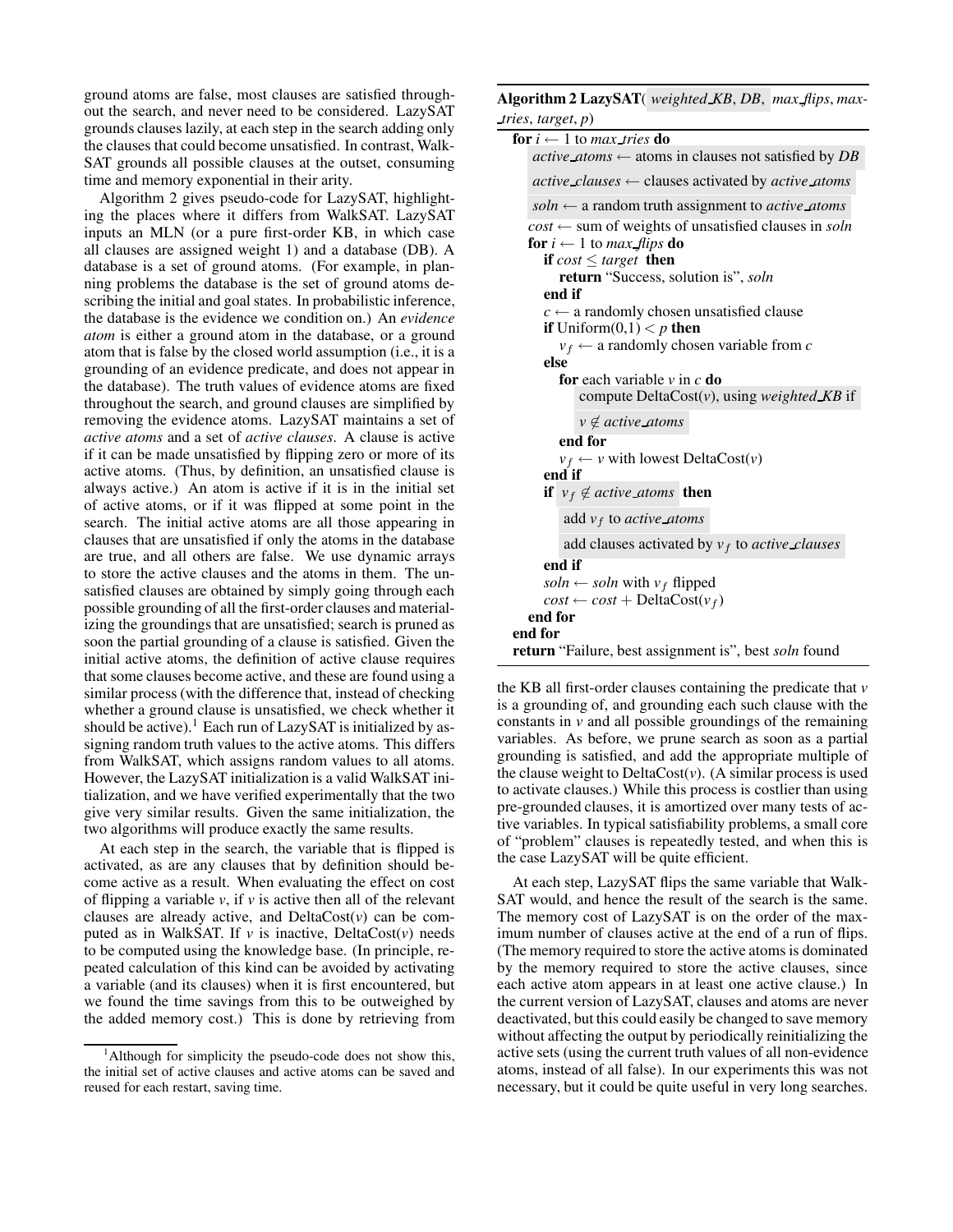# **Experiments**

We performed experiments on two entity resolution domains and a planning domain to compare the memory usage and running time of LazySAT and WalkSAT. We implemented LazySAT as an extension of the Alchemy system (Kok *et al.* 2005), and used Kautz et al.'s (1997) implementation of MaxWalkSAT, included in Alchemy. When propositionalizing a problem for WalkSAT, we did not ground clauses that are always true given the evidence, and this saved a significant amount of memory. Since the two algorithms can be guaranteed to produce the same results by using the same random initialization for both, we do not report solution quality. In all the experiments we ran WalkSAT and LazySAT for a million flips, with no restarts. The experiments were run on a cluster of nodes, each node having 3.46 GB of RAM and two processors running at 3 GHz. All results reported are averages over five random problem instances.

### **Entity Resolution**

In many domains, the entities of interest are not uniquely identified, and we need to determine which observations correspond to the same entity. For example, when merging databases we need to determine which records are duplicates. This problem is of crucial importance to many large scientific projects, businesses, and government agencies, and has received increasing attention in the AI community in recent years. We used two publicly available citation databases in our experiments: McCallum's Cora database as segmented by Bilenko and Mooney (2003) (available at http://www.cs.utexas.edu/users/ml/riddle/data/cora.tar.gz); and BibServ.org, which combines CiteSeer, DBLP, and user-donated databases. Cora contains 1295 citations, extracted from the original Cora database of over 50,000, and BibServ contains approximately half a million citations. We used the user-donated subset of BibServ, with 21,805 citations. The inference task was to de-duplicate citations, authors and venues (i.e., to determine which pairs of citations refer to the same underlying paper, and similarly for author fields and venue fields). We used the Markov logic network constructed by Singla and Domingos (2005), ignoring clauses with negative weight (which we are currently extending MaxWalkSAT to handle). This contains 33 first-order clauses stating regularities such as: if two fields have high TF-IDF similarity, they are (probably) the same; if two records are the same, their fields are the same, and vice-versa; etc. Crucially, we added the transitivity rule with a very high weight:  $\forall x, y, z \in \mathcal{X} \land y = z \Rightarrow x = z$ . This rule is used in an *ad hoc* way in most entity resolution systems, and greatly complicates inference. The highest clause arity, after conditioning on evidence, was three. We learned clause weights on Cora using Singla and Domingos' (2005) algorithm, and used these weights on both Cora and BibServ. (We could not learn weights on BibServ because the data is not labeled.)

We used the cleaned version of Cora as described in Singla and Domingos (2005). We varied the number of records from 50 to 500 in intervals of 50, generating five

random subsets of the data for each number of records. We ensured that each real cluster in the data was either completely included in a subset or completely excluded, with the exception of the last one to be added, which had to be truncated to ensure the required number of records. Figure 1 (left) shows how the total number of clauses grounded by LazySAT and WalkSAT varies with the number of records. The RAM usage in bytes correlates closely with the number of groundings (e.g., for 250 records WalkSAT uses 2.1 GB, and LazySAT 288 MB). The memory reduction obtained by LazySAT increases rapidly with the number of records. At 250 records, it is about an order of magnitude. Beyond this point, WalkSAT runs out of memory. To extrapolate beyond it, we fitted the function  $f(x) = ax^b$  to both curves, obtaining  $a = 1.19$ ,  $b = 2.97$  (with  $R^2 = 0.99$ ) for WalkSAT and  $a = 6.02, b = 2.34$  (with  $R^2 = 0.98$ ) for LazySAT. Using these, on the full Cora database LazySAT would reduce memory usage by a factor of over 300.

Figure 1 (right) compares the speed of the two algorithms in average flips per second (i.e., total number of flips over total running time). LazySAT is somewhat faster than Walk-SAT for low numbers of records, but by 250 records this advantage has disappeared. Recall that total running time has two main components: initialization, where LazySAT has the advantage, and variable flipping, where WalkSAT does. The relative contribution of the two depends on the problem size and total number of flips. WalkSAT flips variables at a constant rate throughout the search. LazySAT initially flips them slower, on average, but as more clauses become active its flipping rate increases and converges to WalkSAT's.

On BibServ, we formed random subsets of size 50 to 500 records using the same approach as in Cora, except that instead of using the (unknown) real clusters we formed clusters using the canopy approach of McCallum et al. (2000). Figure 2 (left) shows the number of clause groundings as a function of the number of records. RAM usage behaved similarly, being 1.9 GB for WalkSAT and 78 MB for LazySAT at 250 records. As before, WalkSAT runs out of memory at 250 records. LazySAT's memory requirements increase at a much lower rate on this database, giving it a very large advantage over WalkSAT. Fitting the function  $f(x) = ax^b$ to the two curves, we obtained  $a = 1.02$ ,  $b = 2.98$  (with  $R^2$  = 0.99) for WalkSAT and  $a$  = 28.15,  $b$  = 1.75 (with  $R^2 = 0.98$ ) for LazySAT. Extrapolating these, on the full BibServ database LazySAT would reduce memory compared to WalkSAT by a factor of over 400,000. The greater advantage of LazySAT on BibServ is directly attributable to its larger size and consequent greater sparseness, and we expect the advantage to be even greater for larger databases. (To see why larger size leads to greater sparseness, consider for example the predicate Author(person, paper). When the number of papers and authors increases, its number of true groundings increases only approximately proportionally to the number of papers, while the number of possible groundings increases proportionally to its product by the number of authors. On a database with thousands of authors, the resulting difference can be quite large.)

Figure 2 (right) compares the speeds of the two algorithms. They are similar, with LazySAT being slightly faster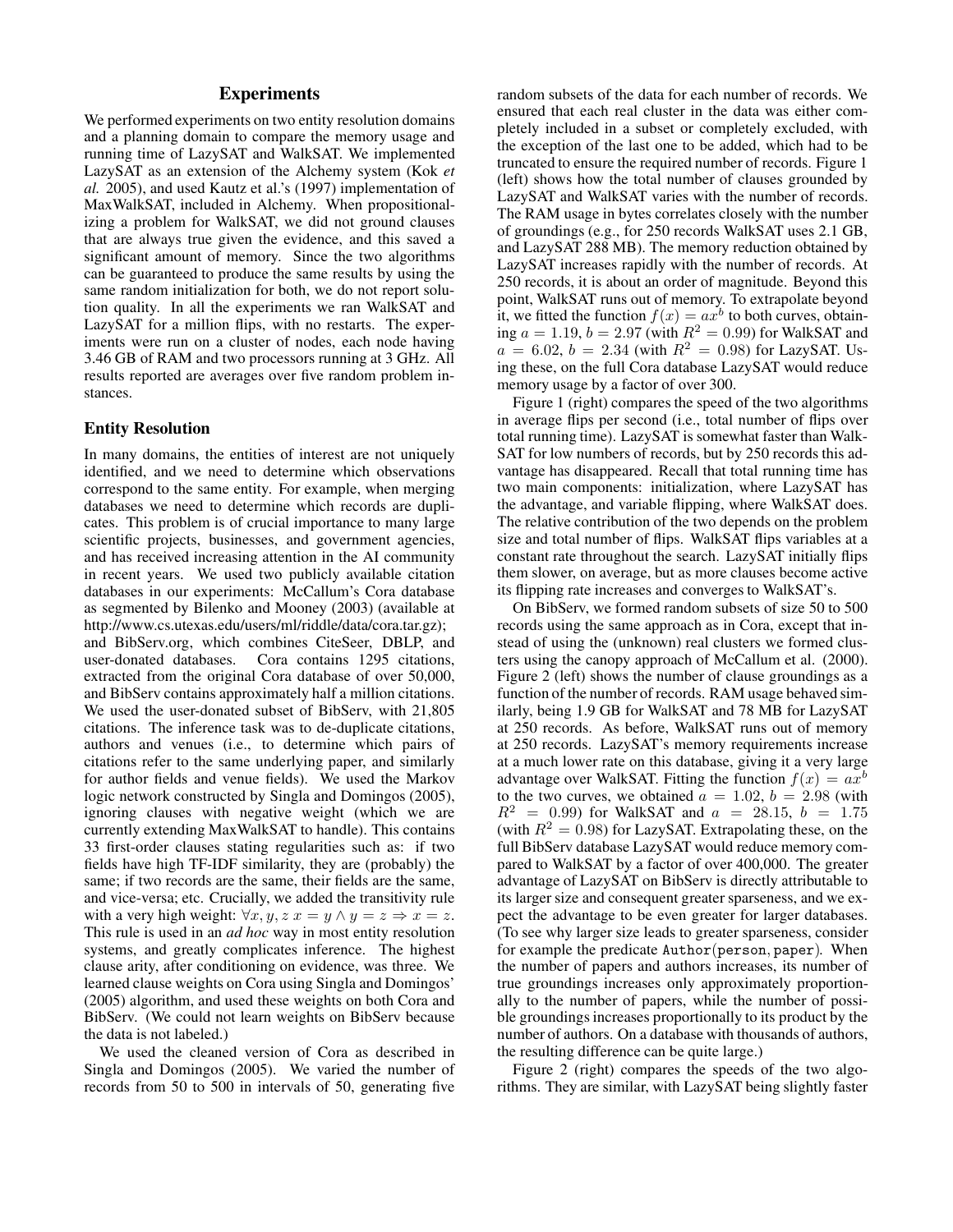

Figure 1: Experimental results on Cora: memory (left) and speed (right) as a function of the number of records.



Figure 2: Experimental results on BibServ: memory (left) and speed (right) as a function of the number of records.



Figure 3: Experimental results on the blocks world domain: memory (left) and speed (right) as a function of the number of blocks.